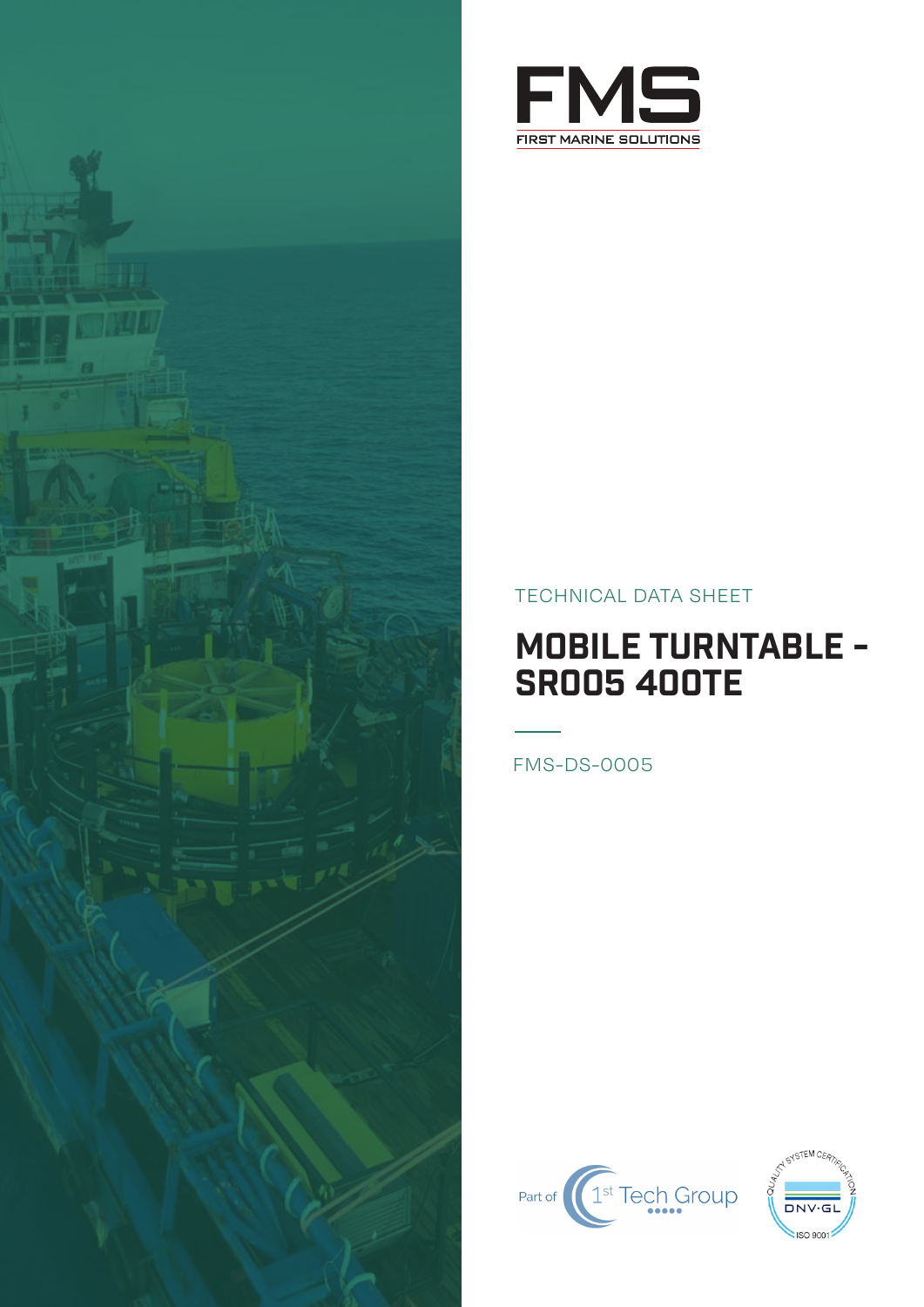

## MOBILE TURNTABLE sr005 400te-PRODUCT **SPECIFICATION**

## 400te mobile carousel, can be used in basket mode, or as a standard carousel.

- CAN BE EASILY TRANSPORTED BY ROAD OR SEA;
- QUICK AND EASY MOBILISATION, NO NEED FOR LARGE CRANES, 45TE MAX LIFT EMPTY;
- DESIGNED TO FIT ONTO SMALL DP VESSELS.

| <b>Load Capacity</b>        | 400te                         |
|-----------------------------|-------------------------------|
| Line Pull                   | 5te                           |
| Hydraulic motor             | <b>Twin Kawasaki</b>          |
| Power                       | 100kva generator 125 amp-440v |
| <b>Storage</b>              | 4000m                         |
| <b>SWL Beam</b>             | N/A                           |
| Unit weight                 | 45te in basket mode           |
| Length over all             | 8.5m                          |
| Core diameter               | 4.0m                          |
| Carousel width on transport | 4.0m                          |
| Carousel height on road     | 4.0m                          |



www.firstmarinesolutions.com sales@firstmarinesolutions.com